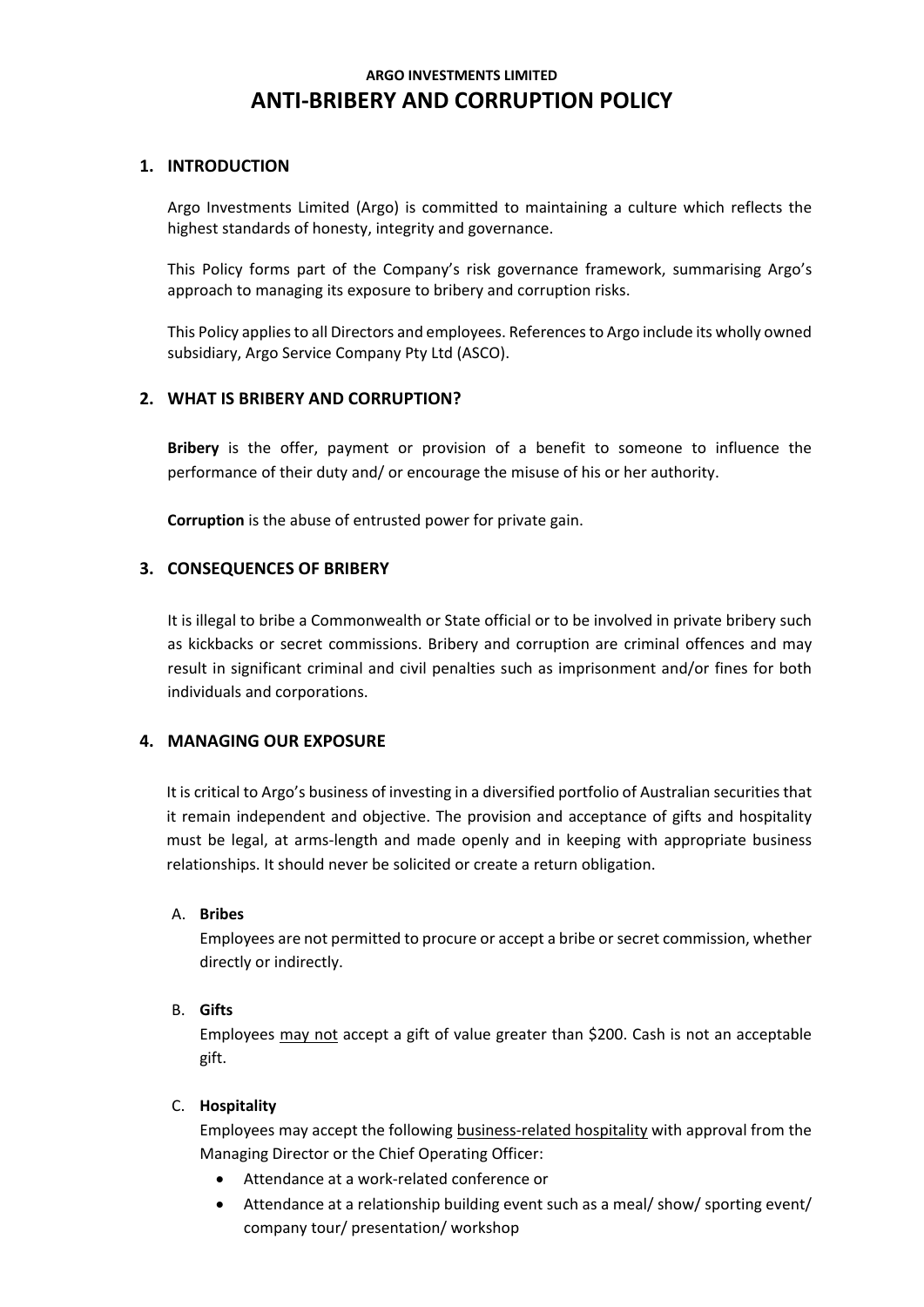Details of accepted hospitality with an estimated value of greater than \$500 must be submitted to the Legal Officer to be recorded in the Hospitality register.

## D. **Political donations**

Argo does not donate to political parties.

## E. **Charitable donations**

Argo's annual charitable donations program provides employees with the opportunity of choosing suitable causes for Argo to support (within an annual limit for each employee, set by the Board) assisting a broad spectrum of worthy organisations. All charities must have deductible gift recipient status with the ATO.

# **5. EMPLOYEE TRAINING AND AWARENESS**

Argo employs a small number of dedicated and loyal professionals whose attitudes and work place practices must accord with the Company's Statement of Core Values and its Code of Conduct. The culture at Argo is one that is committed to the highest level of integrity and ethics, steered by example from the Board and senior management.

This Policy is readily available to employees, being published on the Company's website and employees are trained and aware of their obligations under it. Employees are mindful of the Company's longstanding reputation for trust and honesty and the consequences if this were brought into question.

# **6. RAISING A CONCERN**

Under the Code of Conduct it is the duty of all Directors, executives and employees to report any unethical or unlawful behaviour or conduct that calls into question the culture of Argo.

Employees should report any suspicious activity promptly to the Managing Director or the Chief Operating Officer.

If the concern is considered unsuitable for investigation by executive management or the person wishes their identity to remain anonymous to executive management, the Company provides the following confidential reporting lines:

By EMAIL:

- Direct to Mr. Russell Higgins, Chairman of Argo, via an external email address: [argo.governance@gmail.com](mailto:argo.governance@gmail.com) *OR*
- Direct to Ms. Anne Brennan, Non-executive Director of ASCO, via an external email address:

asco.governance@gmail.com

By POST:

**Private and confidential – open by addressee only** Mr. R.A. Higgins *OR* Ms. A.B. Brennan Non-executive Director of ASCO Argo Investments Limited Level 25, 91 King William Street